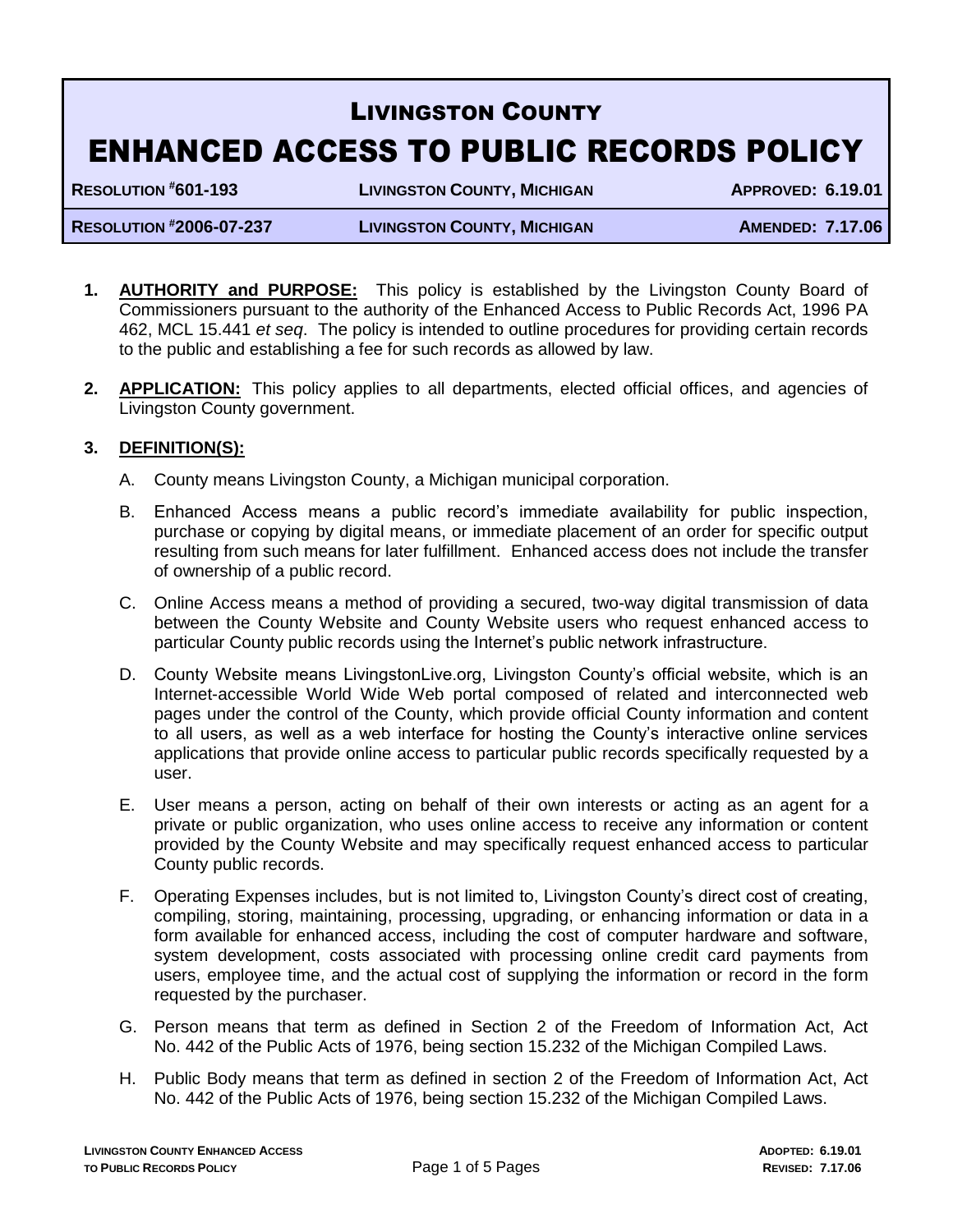- I. Public Record means that term as defined in Section 2 of the Freedom of Information Act, Act No. 442 of the Public Acts of 1976, being section 15.232 of the Michigan Compiled Laws.
- J. Reasonable Fee means a charge calculated to enable Livingston County to recover only those operating expenses directly related to the County's provision of enhanced access.
- K. Enhanced Access Fee Schedule means the fee schedule of reasonable fees charged for enhanced access on a per transaction basis (which is also known as a convenience fee) that is calculated on the total transaction amount for a particular fee for service specifically requested by the user according the fee schedule then in effect and adopted by the Livingston County Board of Commissioners.
- L. Content means any digital object accessible through any County Website web page, including but not limited to text, data, photographs, maps, images, data files, graphics, audio and video clips, and software.
- M. Software means that term as defined in Section 2 of the Enhanced Access to Public Records Act, Act No. 462 of the Public Acts of 1996, being section 15.442 of the Michigan Compiled Laws.
- **4. SEE ALSO:** Online Privacy Policy

## **5. POLICY:**

- A. Pursuant to Act No. 462 of the Public Acts of 1996, all Livingston County government public bodies may provide enhanced access for the inspection, copying, or purchasing of a public record that is not confidential or otherwise exempt by law from disclosure.
- B. This policy does not require a public body to provide enhanced access to any specific public record.
- C. Livingston County's elected officials, department heads, agencies, boards, commissions and councils legally responsible for the creation, preparation, ownership, custody, control, maintenance, preservation, guardianship, retention, possession or use of a public record shall select which records may be made available through enhanced access.
- D. This policy does not limit the inspection and copying of a public record pursuant to the Freedom of Information Act, Act No. 442 of the Public Acts of 1976, being section 15.231 *et seq.* of the Michigan Compiled Laws.
- E. Principles and policies to be considered in determining which public records shall be made available through enhanced access include, but are not limited to the following:
	- (1) Management principles applied to information resources should be the same as those applied to other governmental resources.
	- (2) Elected officials, department heads, agencies, boards, commissions, councils and other county public bodies legally responsible for the creation, preparation, ownership, custody, control, maintenance, preservation, guardianship, retention, possession or use of a public record have the responsibility, authority and accountability for the management of public record information.
	- (3) Information resources investments must be driven by legal, programmatic and governmental requirements.
	- (4) Livingston County government, in trust for the people of Livingston County, has a duty to ensure ownership of information resources and that County-created intellectual property is protected and maintained.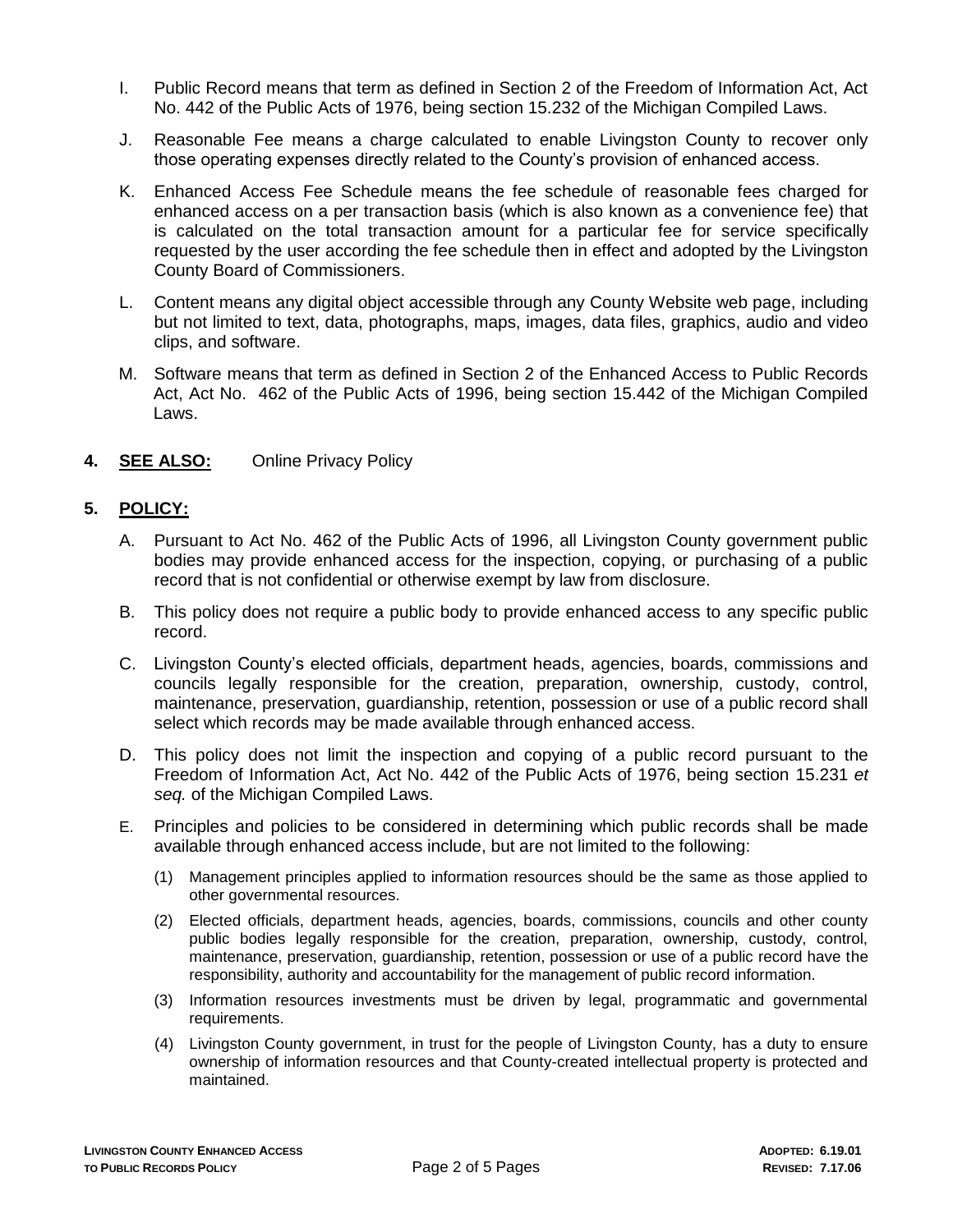# **6. FEES:**

- A. It is the policy of Livingston County to charge a reasonable fee for providing enhanced access to a public record.
- B. The enhanced access fee, which may also be referred to on the County Website as a convenience fee, shall be calculated based on the adopted Enhanced Access Fee Schedule then in effect and shall be added to the particular fee for service that a Department may charge for the information or content specifically requested by the user to form the total combined transaction fee charged to the user. The enhanced access fee portion of the total transaction fee charged to the user shall be receipted as revenue to the Livingston County Information Technology Department to offset the operating expenses of providing enhanced access.
- C. It is the policy of Livingston County to charge a reasonable fee for:
	- (1) Providing online access to any public records made available digitally through the County Website, which have been specifically requested by a user.
	- (2) Providing online access that allows a user to place an online request through the County Website for order fulfillment of specific output resulting from enhanced access to a public record.
- D. Except as otherwise provided by law, user credit card payments authorized by online means shall be accepted as a valid method of payment for convenience fees and any other associated fees for service charged per transaction for enhanced access to a particular public record.
- E. Except as otherwise provided by law, the Livingston County Debt Management Subcommittee shall periodically review the Enhanced Access Fee Schedule and, where appropriate, recommend specific changes to the Enhanced Access Fee Schedule, which shall be presented to and approved by the Board of Commissioners before they shall become effective.
- F. Except as otherwise provided by law or this policy, all persons shall be charged the reasonable fees approved by the Livingston County Board of Commissioners for enhanced access to County public records.
- G. Livingston County may provide another public body with access to County public records for the official use of that other public body, without charging a fee to that other public body, if the access to the County Website is provided in accordance with a written intergovernmental agreement that conforms with Section 3(1)(d) of the Enhanced Access to Public Records Act, MCL 15.433(1)(d), and the other body complies with the other requirements of Section 3(1)(d) as it relates to collection and payment of fees to the County.
- H. This policy does not apply to particular fees for service charged by County Departments for public records prepared under an act or statute specifically authorizing the sale of those public records to the public or where the amount of the fee for providing a copy of the public record is otherwise specifically provided by any act or statute. Any particular fee for service charged in addition to the convenience fee for online access through the County Website that is specifically requested by and charged to a user shall be receipted as revenue for the County Department(s) responsible for maintaining the specifically accessed public records.
- I. An individual elected or appointed to a board or the County Board of Commissioners shall not have an ownership interest in, or accept compensation from, a person who sells information that is obtained from a public record of the County. However, this does not include compensation accepted from the County.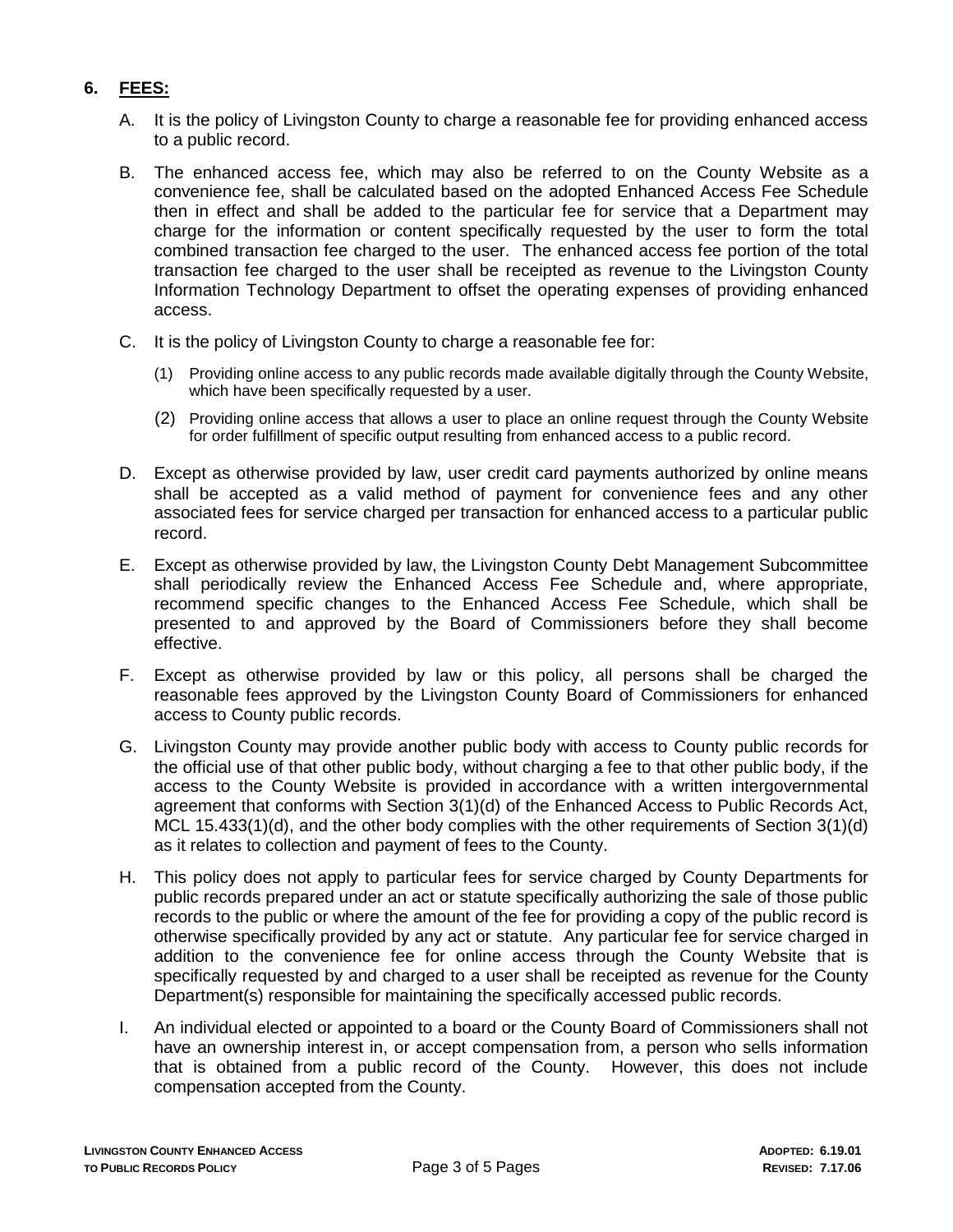## **7. DISCLAIMER:**

- A. Livingston County, its officers, officials, employees, agents, volunteers, contractors, or its public bodies shall not be liable for any errors or omissions contained in any content or information accessed by users of the County Website. Users accessing the County Website take all content and information acquired from the County Website "AS IS." Livingston County, its officers, officials, employees, agents, volunteers, contractors, or its public bodies expressly disclaim any and all warranties, express or implied, including but not limited to any warranties of accuracy, reliability, title, merchantability, non-infringement, fitness for a particular purpose, or any other warranty, condition, guarantee or representation, whether oral, in writing, or in electronic form, including but not limited to the accuracy, completeness or usefulness of any information accessed or provided by the County Website to its users. The County does not warrant that access to the County Website will be uninterrupted or that there will be no failures, errors, or omissions or loss of transmitted content or information.
- B. Users of the County Website are solely responsible for investigating, resisting, litigating and settling any complaints arising from their use of the County Website and shall, at their own expense, protect, defend, indemnify, save and hold harmless Livingston County, its officers, officials, employees, agents, volunteers, contractors, or its public bodies from all claims, injuries, damages, lawsuits, costs and expenses arising from the use of the County Website, including but not limited to failure of performance, error, omission, interruption, defect, delay in operation or transmission, computer virus, online failure, or claims alleging invalidity and/or inaccuracy of the content or information accessed from the use of the County Website.
- C. A web page hypertext link to any non-County website or content, or any reference to a specific product, process, or service by its mark, trade name, or other such means of identification, posted on the County Website does not constitute or imply the County's endorsement, sponsorship, or recommendation thereof.
- D. Unless authorized by resolution of the Livingston County Board of Commissioners, no other officer, employee, agent, volunteer, contractor or other person or public body may make any representation or warranty on behalf of Livingston County, or one of its public bodies.



| <b>ADOPTED</b> | #1188-214     | 11.7.1988 |
|----------------|---------------|-----------|
| <b>AMENDED</b> | $*1295 - 285$ | 12.4.1995 |
| <b>ADOPTED</b> | #601-193      | 6.19.01   |
|                |               |           |

| <b>APPROVED AS TO FORM FOR</b>        |
|---------------------------------------|
| LIVINGSTON COUNTY:                    |
| COHL, STOKER, TOSKEY & MCGLINCHEY, PC |
| By: Timothy M. Perrone. Eso.          |

**S:\WP\Policies\Enhanced Access Policy - REVISED.Doc**